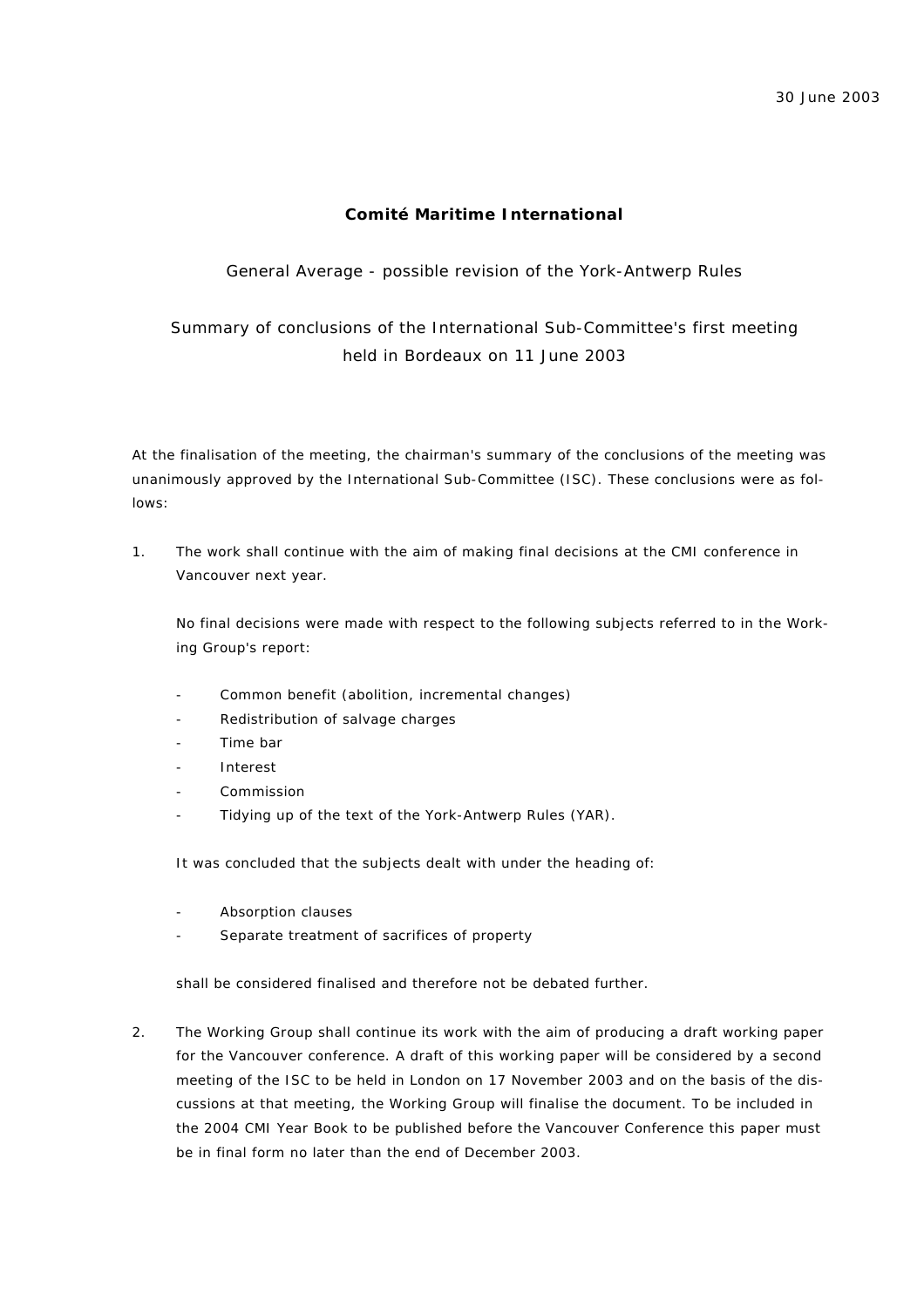#### 3. Common benefit

Draft wordings shall be made of the following clauses to amend the YAR:

- To exclude from GA allowance for crew wages and maintenance
- To exclude from GA allowance for crew wages, maintenance, fuel and stores
- To limit allowance for temporary repairs so as to avoid any undue advantages for ship owners, particularly in cases where a temporary repair makes it possible for the ship to make final repairs at a place where repairs can be made cheaper than close to the port of refuge (Bailey method).
- 4. Salvage

Although there was some support of the proposal to exclude allowance for salvage charges from GA, this was not enough to make a final decision at this meeting.

No further drafting would be required.

5. Time limit

There was substantial resistance, in particular by the South American countries and other civil law countries against the proposed draft clause. However, it seemed that a compromise may be reached about an amended wording.

The Working Group is to prepare such a new draft and, in doing so, consult with members (in the Working Group's choice) from the MLA's in South America and other civil law countries.

The ISC approved the Working Group's proposal that CMI shall recommend UNCITRAL that a rule of time barring of general average contribution as proposed should be included in the convention on issues of transport law now under consideration.

The representative of IUMI stressed the importance that the rule of time barring was combined so that it includes a provision under which the time was running from the date of the incident.